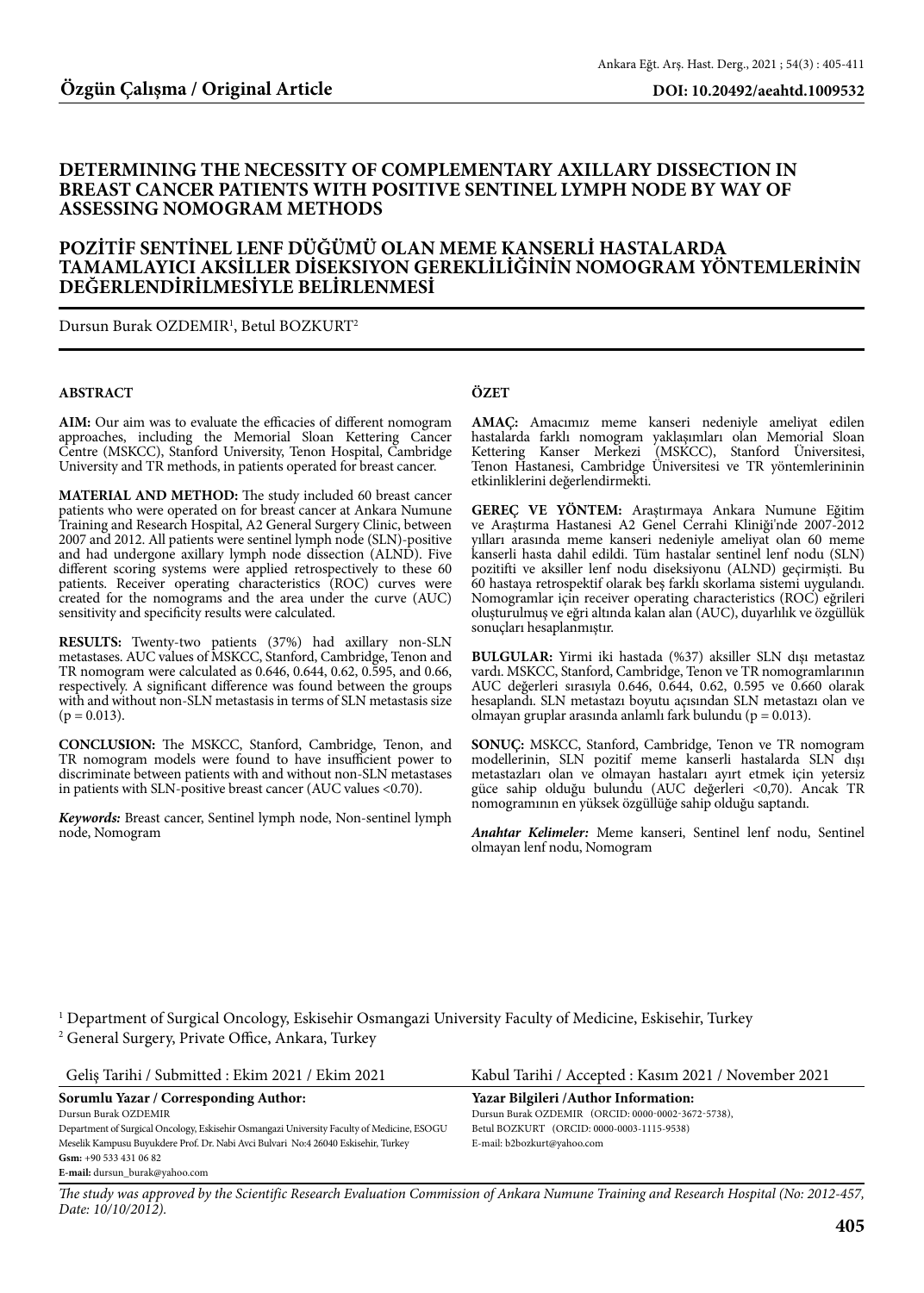## **INTRODUCTION**

According to GLOBOCAN data, which examines 36 cancer types in 185 countries, female breast cancer is the most frequently diagnosed cancer in the year 2020, surpassing lung cancer (1). While 2,261,419 (11.7%) new female breast cancer cases were reported in 2020, breast cancer was the 5th leading cause of cancer-related death (6.9%) (684,996) among all cancer types (1). The survival time in breast cancer is increasing due to cancer screening, early diagnostic methods, and advances in treatment approaches and medical technology (2).

Over time, the surgical approach to breast cancer has evolved from radical mastectomy to modified radical mastectomy, and then to breast-conserving surgery (3). Knowing the status of the axilla in breast cancer is critical for staging, adjuvant treatment planning, survival and disease-free survival. The presence and number of metastatic lymph nodes in the axilla are the most important prognostic factors (4,5). In the presence of axillary lymph node involvement, axillary lymph node dissection (ALND) or sentinel lymph node (SLN) biopsy (SLNB) can be used.

ALND has been used for a long time for axillary assessment in the past. The advantages of ALND are that it helps in staging the disease, making a more accurate prognosis estimation, providing local control in the axilla, deciding on adjuvant systemic therapy and possible contribution to survival (6). However, ALND is the most important cause of morbidity associated with breast cancer surgery, as it can cause complications such as oedema, seroma, injury of vessels and nerves in the axilla, pain in the arm, limitation of movement, numbness and tingling sensation (7). When the historical development of breast cancer surgery is examined, ALND has been performed in cases with metastasis as determined by SLNB in classical practices (8). Especially in the light of the ACOSOGZ11 study and subsequent studies, it was revealed that performing ALND in SLNB-positive patients did not have an effect on local recurrence and survival, and a less aggressive approach was dominant in the surgical management of the axilla (8).

SLNB allows avoidance of the complications of axillary dissection to some extent. When the clinical applications of the American Society of Oncology (ASCO) and National Comprehensive Cancer Network (NCCN) guidelines are reviewed, it is recommended to perform SLNB in patients with negative axilla, to avoid ALND in SLNB-negative patients, and to perform ALND in SLNBpositive patients (8). These data provided the basis for increased use of SLNB, and prevented the application of ALND in patients without clinically palpable lymph nodes in the axilla. However, metastasis is not detected in non-SLN sites in 30-70% of ALNDs performed in patients with SLNB metastasis (9). In this case, it becomes important to be able to determine non-SLN positivity with noninvasive methods. For this purpose, nomograms used to predict non-SLN status have been developed.

Nomograms aim to predict non-SLN metastasis in patients with SLN-positive breast cancer and to prevent possibly unnecessary ALND, thus avoiding complications that may occur due to ALND. The distinctive abilities of these various models differ between different populations. Therefore, it is crucial to validate these tools before applying the results to a specific population. We evaluated the effectiveness of the Memorial Sloan Kettering Cancer Centre (MSKCC), Cambridge, Stanford, Tenon score and the nomogram (TR nomogram) developed by Gür et al. in our patient population. The aim of this study was to determine the rate of unnecessary complementary axillary dissection performed in breast cancer patients with SLN positivity in our clinic, and to investigate whether this can be prevented with current nomogram methods.

### **MATERIAL AND METHOD**

The clinical data of 60 patients who were operated for breast cancer at Ankara Numune Training and Research Hospital A2 General Surgery Clinic between 2007 and 2012 and who were found to be SLN-positive and underwent ALND were evaluated. During SLNB, only blue dye was used in 30 patients, only lymphoscintigraphy and gamma probe in 24 patients, and blue dye, lymphoscintigraphy and gamma probe were used together in 6 patients. The patients' age, localization of the primary tumour, clinical and pathological size, type, grade, presence of DCIS necrosis in the primary tumour, presence of lymphovascular invasion, presence of multifocality, oestrogen, progesterone and cerbB-2 receptor status, the number of excisions performed for the primary tumour, the current surgical margin after excision, the number of tumour positive and negative SLNs, whether the SLN metastasis was micro or macro metastasis, the metastatic SLN extracapsular spread status, whether frozen section was used for SLN examination, the size of SLN metastasis and the detection method of SLN metastasis were recorded from the automation system and clinical breast cancer follow-up forms. The MSKCC and Stanford nomograms were calculated with the help of an online calculator (10,11). Tenon score, Cambridge nomogram and the TR nomogram developed by Gür et al. in 2009 were calculated manually (12-14).

## *Ethical Approval*

All procedures performed in studies involving human participants were in accordance with the ethical standards of the institutional and/or national research committee and with the 1964 Helsinki Declaration and its later amendments or comparable ethical standards. The study was approved by the Scientific Research Evaluation Commission of Ankara Numune Training and Research Hospital (No: 2012-457, Date: 10/10/2012). Informed consent was obtained from all individual participants included in the study.

### *Statistical Analysis*

Statistical analyses were performed in SPSS for Windows Version 15.0 package program. Numerical variables were summarized as mean ± standard deviation and median [min-max] values, and qualitative variables were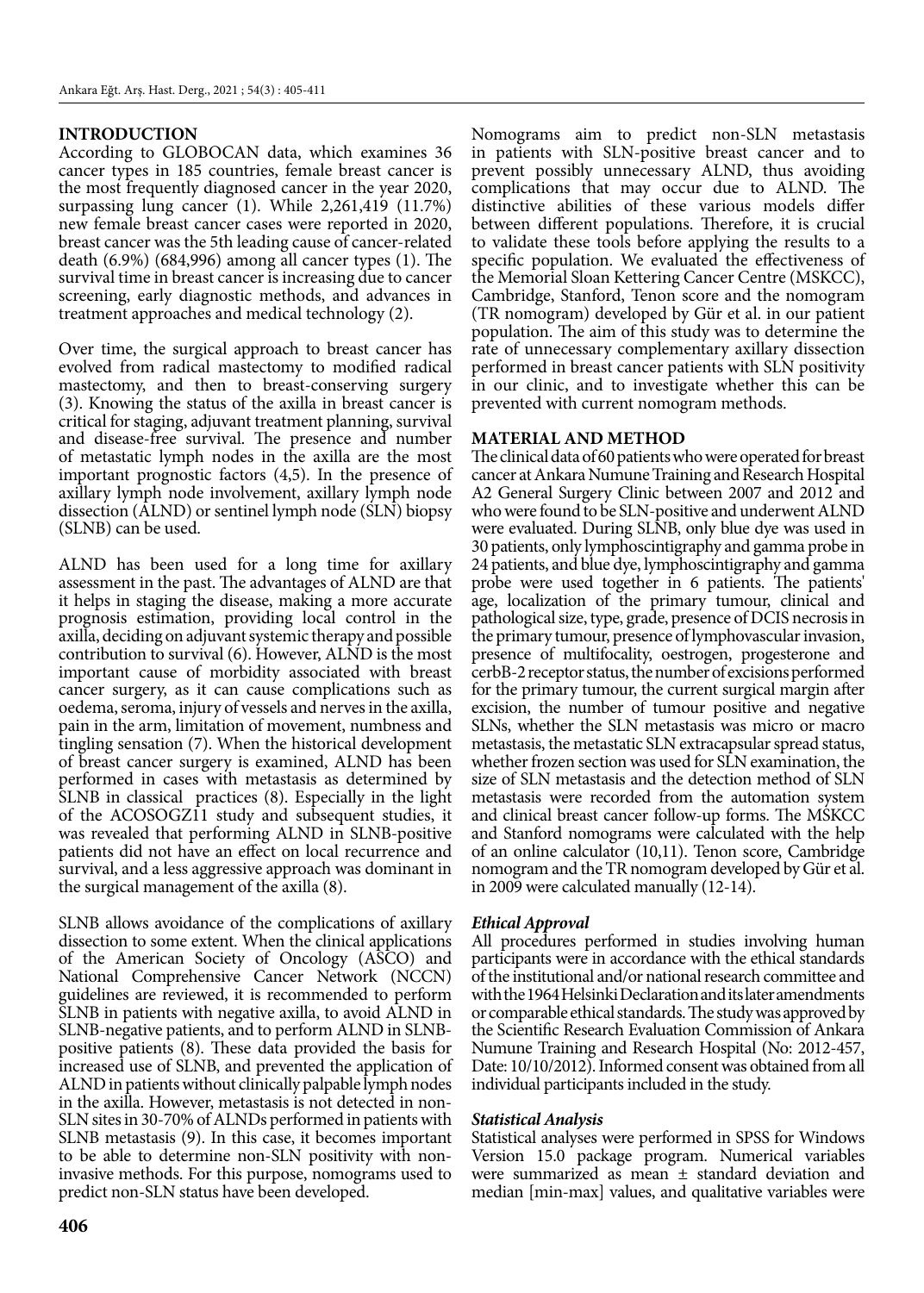summarized as numbers and percentages. Shapiro-Wilk's test was used to investigate whether the numerical data showed a normal distribution. In addition to descriptive statistical methods [mean, standard deviation and median (min-max)] in the evaluation of data, the Student's t-test or the Mann-Whitney U test were used for comparison of groups, and Chi-Square tests were used for the comparison of qualitative data. Variables predicting NSLN metastasis were determined by logistic regression analysis. The power of MSKCC, Cambridge, Stanford nomograms, Tenon score and the nomogram developed by Gür et al. to detect the presence of non-SLN metastasis was determined by ROC curve analysis. The area under curve (AUC) was found for each test. The cut-off points of the tests and their sensitivity (based on the identification of those with non-SLN metastases) and the specificity (based on the identification of those without non-SLN metastases) were calculated. Significance level was taken as p<0.05.

# **RESULTS**

The age distribution of the patients ranged from 37 to 78 years. Thirteen patients were clinically stage I (22%), 33 patients were stage IIA (55%), and 14 patients were stage IIB (23%). All stage IIB patients were T3N0M0. The mean age of the study group was  $54.3 \pm 10.9$  years. Of the 60 SLN-positive patients, 22 (37%) had non-SLN metastases, and 38 (63%) had no non-SLN metastases. Non-SLN metastasis rates were 15% in stage I patients, 38% in stage IIA patients, and 35% in stage IIB patients.

A significant difference was found between the groups with and without non-SLN metastasis in terms of MSKCC and TR nomogram values ( $p = 0.047$  and  $p = 0.040$ , respectively); however, there was no significant difference in terms of Stanford and Cambridge nomogram values and Tenon scores ( $p = 0.065$ ,  $p = 0.170$  and  $p = 0.117$ , respectively). The mean MSKCC and TR nomogram values were found to be higher in the group with non-SLN metastases **(Table 1).**

There was no significant difference between the groups with and without non-SLN metastasis in terms of pathological tumour size and form of SLN metastasis (micro metastasis/macro metastasis). There was no significant result reached in terms of the form of SLN metastasis between the groups with and without non-SLN metastasis ( $p = 0.077$ ). A significant difference was found between the groups with and without non-SLN metastasis in terms of SLN metastasis size  $(p = 0.013)$  (Table 2).

Although there was a significant difference between the groups with and without non-SLN metastasis in terms of SLN metastasis size, it was found that SLN metastasis size was not an independent predictive factor for non-SLN metastasis. The predictive value of SLN metastasis size in terms of non-SLN metastasis was found to have a p value of 0.128. Odds ratio (95% Confidence interval) was found to be 1.07 (95% CI: 0.98-1.17).

The optimal cut-off point was 51.5 in the MSKCC nomogram, 30.85 in the Stanford nomogram, 0.38 in the Cambridge nomogram, 0.41 in the TR nomogram, and 5.25 in the Tenon score. Among these five parameters, the TR nomogram was found to be the nomogram that had the highest power to distinguish between patients with and without metastases. However, none of the nomogram methods demonstrated remarkable diagnostic value. Nonetheless, it was found that the Stanford nomogram had the highest sensitivity and the TR nomogram had the highest selectivity **(Table 3) (Figure 1).**

**Table 1. Distribution of MSKCC, Cambridge, Stanford nomograms, Tenon score, and TR nomogram between groups with and without non-SLN metastases.**

|                       | All patients<br>$(n=60)$ | No nonsentinal<br>metastases $(n=38)$ | nonsentinal metastasis<br>$(n=22)$ | p        |
|-----------------------|--------------------------|---------------------------------------|------------------------------------|----------|
| MSKCC (Mean±SD)       | $48,0 \pm 18,2$          | $44,5 \pm 16,3$                       | $54,1 \pm 20,0$                    | $0,047*$ |
| Stanford (Mean±SD)    | $62,0 \pm 30,9$          | $56,7 \pm 32,0$                       | $71,3 \pm 27,3$                    | 0,065    |
| Median $[min - max]$  | $64,5 [6,5 - 100]$       | $56,7$ [6,5 – 100]                    | $79[17-100]$                       |          |
| Tenon score (Mean±SD) | $5.2 \pm 1.6$            | $4.9 \pm 1.8$                         | $5,7\pm1,1$                        | 0,117    |
| Median $[min - max]$  | $5,5$ $[1 - 7]$          | $5,3$ [1 – 7]                         | $6[3,5-7]$                         |          |
| $TR$ (Mean $\pm SD$ ) | $0,22\pm0,20$            | $0,18\pm0,15$                         | $0,30\pm0,24$                      | $0,040*$ |
| Median $[min - max]$  | $0,12$ [0,04 – 0,89]     | $0,11$ [0,04 – 0,57]                  | $0,15$ [0,06 – 0,89]               |          |
| Cambridge (Mean±SD)   | $0,41\pm0,23$            | $0,37\pm0,22$                         | $0,46\pm0,25$                      | 0,170    |

|                                              | Table 2. Distribution of pathologic tumour size, SLN metastasis form and SLN metastasis size between |
|----------------------------------------------|------------------------------------------------------------------------------------------------------|
| groups with and without̄ non-SLÑ metastases. |                                                                                                      |

|                                    | All patients<br>$(n=60)$      | non-SLN metastases<br>absent $(n=38)$ | non-SLN metastasis<br>present $(n=22)$ | D        |
|------------------------------------|-------------------------------|---------------------------------------|----------------------------------------|----------|
| Pathologic tumour size (Mean±SD)   | $2,6 \pm 1,3$                 | $2,5 \pm 1,4$                         | $2,8 \pm 1,3$                          | 0,329    |
| Median $\text{min}$ – max          | $2,5 [0,6 - 7,0]$             | $2,4[0,6-7,0]$                        | $2,5$ [1,0 – 6,0]                      |          |
| SLN metastasis form (Macro/Micro)  | 54/6<br>$(\frac{9690}{\%10})$ | 32/6<br>$(\frac{684,2}{\%15,8})$      | 22/0<br>$(\frac{\%100}{\%0})$          | 0,077    |
| SLN metastasis size (mm) (Mean±SD) | $8,57 \pm 6,78$               | $7,26 \pm 6,57$                       | $10,82\pm 6,67$                        | $0,013*$ |
| Median $[min - max]$               | $7[1 - 30]$                   | $6[1-30]$                             | $10[4-28]$                             |          |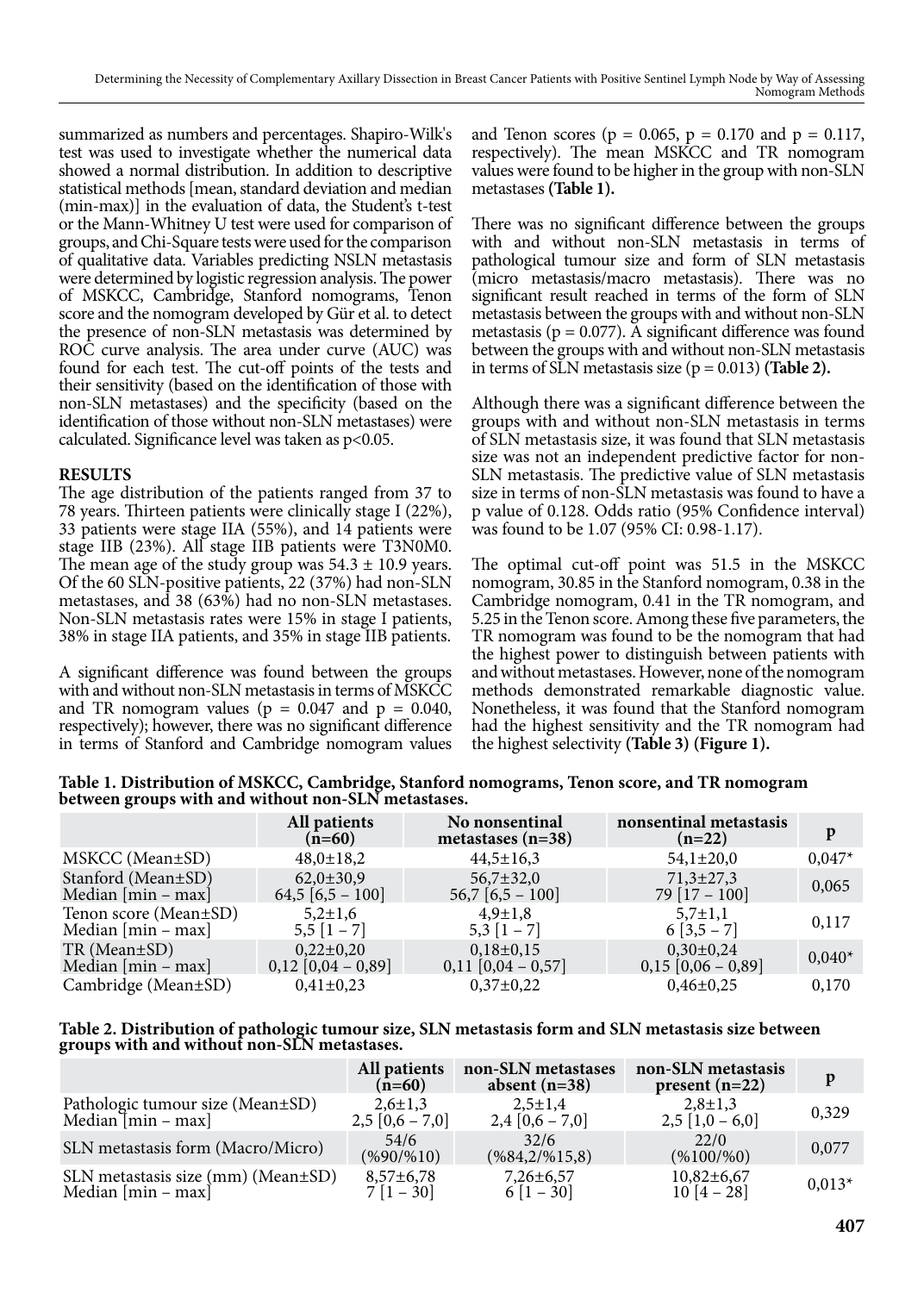

**Figure 1. ROC analysis of nomograms.**

### **DISCUSSION**

In order to avoid unnecessary axillary lymph node dissection in patients with early-stage breast cancer without axillary involvement, SLNB has been used in many surgical clinics in recent years because it has less morbidity compared to ALND and can provide prognostic information. Prior studies have established that the morbidity of SLNB is much lower than ALND, and that SLNB is a very good indicator of axilla status (15,16).

After several pioneering studies concluded that axillary lymph node dissection did not provide significant prognostic benefit to patients, studies seeking ways to protect the axilla continued, ultimately leading to development of nomograms to predict non-SLN metastasis in SLN-positive patients (17,18). The nomogram and scoring systems aim to identify patients with SLN involvement and without non-SLN involvement, in order to reduce unnecessary application of complementary ALND. This approach has been shown to help improve the quality of life of patients (12,13,19,20). When the condition before and after the nomograms is evaluated, it was observed that the rates of ALND application in SLN-positive patients were significantly lower in the post-nomogram period (21). Only 35% to 50% of SLN-positive breast cancer patients have non-SLN involvement (22). In our study, this rate was calculated as 37%, similar to the rates in the literature.

The first study of nomograms was done by Van Zee et al. from MSKCC in 2003 (19). In this retrospective study, the AUC value for the MSKCC nomogram was reported to be 0.76. Later, MSKCC tested this nomogram in 373 patients with a prospective study, and in this study, the AUC value

was found to be 0.77, and therefore, the authors argued that this nomogram method was practical and reliable (23). Although the pathology-based MSKCC nomogram is used in many centres to determine a patient's risk for non-SLN metastases, its accuracy varies between populations (AUC values range from 0.58 to 0.86) (24,25). Degnim et al. reported that the MSKCC nomogram had a 0.86 AUC value and had a strong discriminatory ability (24). However, Klar et al. reported the AUC value of MSKCC nomogram as 0.58 in their study (25). Again, in 2006, Smidt et al. applied the MSKCC nomogram to 222 SLN-positive breast cancer patients who underwent ALND in a centre in the Netherlands and found the AUC value to be 0.77 (26). In our study, the AUC value of the MSKCC nomogram was determined as 0.646, the sensitivity of the nomogram was 55%, the selectivity was 71%, and the cut-off value was calculated as 51.5. In our study, it was determined that the MSKCC nomogram was moderately valuable, that it was somewhat predictive method–albeit with insufficient statistical discriminatory power in clinical applications, and it was concluded that it was not suitable for our patient population. Significant differences between studies in various populations may be related to detection methods and pathological evaluation criteria of SLN.

In the Tenon model defined by Barranger et al. in 2005, SLN metastasis size was reported as the strongest predictive factor predicting non-SLN involvement (12). In our study, a significant difference was found between the groups with and without non-SLN metastasis in terms of SLN metastasis size, but it was found that SLN metastasis size was not an independent predictive factor for non-SLN metastasis. Many studies have been conducted to evaluate the accuracy of the Tenon scoring system. In these studies, AUC values ranged from 0.58 to 0.7 (27). In our study, the AUC value of the Tenon scoring system was calculated as 0.62, the sensitivity as 72.7%, the selectivity as 50%, and the cut-off value was 5.25. In our study, it was determined that the tenon scoring system was moderately significant, and that it was a predictive method with insufficient statistical discriminatory power in clinical applications.

In the Cambridge model defined by Pal et al. in 2008, many parameters were examined and a formula containing 3 predictive factors was developed (13). Primary tumour grade, SLN metastasis diameter, number of metastatic SLNs/total number of SLNs excised were taken into account. They calculated the MSKCC nomogram and the Cambridge nomogram they developed to predict

#### **Table 3. Criteria for the diagnostic value of nomograms.**

|                    | <b>AUC</b> |       | $Cut$ -off | Sensitivity | Selectivity |
|--------------------|------------|-------|------------|-------------|-------------|
| MSKCC nomogram     | %64.6      | 0,061 | 51,5       | %54,5       | %71,1       |
| Stanford nomogram  | %64.4      | 0,066 | 30,85      | %95,5       | %28,9       |
| Tenon scor         | %62        | 0,123 | 5,25       | %72,7       | %50         |
| TR nomogram        | %66        | 0,040 | 0,41       | %41         | %90         |
| Cambridge nomogram | %59,5      | 0,223 | 0.38       | %64         | %66         |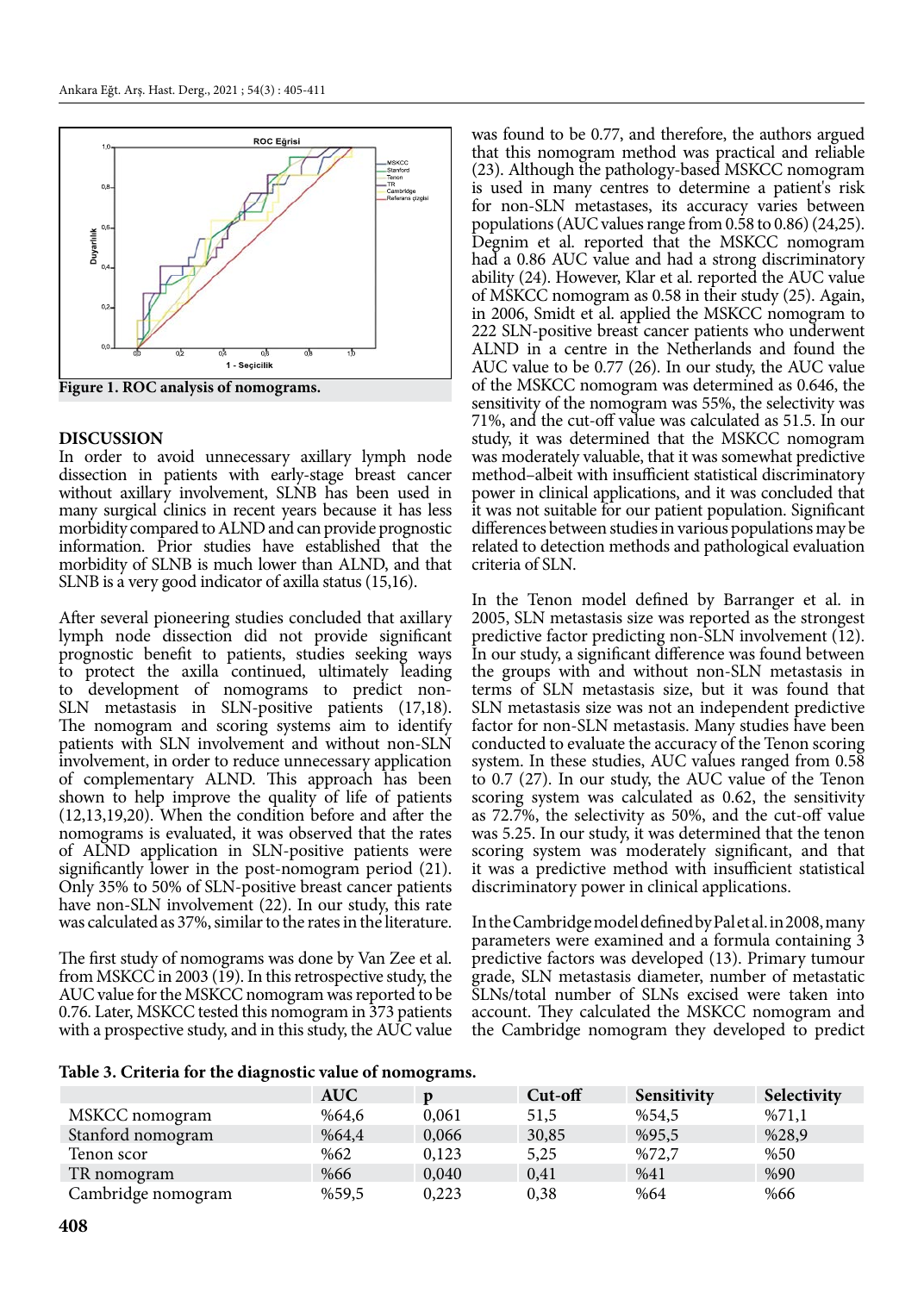non-SLN metastasis in 118 patients. The MSKCC nomogram AUC value was calculated as 0.68, and the Cambridge nomogram AUC value was 0.84. As a result, the Cambridge nomogram was reported to be more effective in predicting non-SLN metastasis. In our study, an inverse result was found. The MSKCC nomogram AUC value was 0.646, while the Cambridge nomogram AUC value was 0.595. In our study, it was determined that the Cambridge nomogram was also somewhat predictive, but had insufficient statistical discrimination power in clinical applications.

In 2008, Kohrt et al. applied the MSKCC nomogram in their patient population at Stanford University School of Medicine and reported the AUC value as 0.62. They concluded that the MSKCC nomogram was not suitable for their population and published their own nomogram, the Stanford nomogram, with an AUC value of 0.74 (20). In a multicentre prospective study, 285 of 784 breast cancer patients were found to be SLN-positive and the variables found to be significant with ALND results were analysed by regression analysis. According to this model, the probability of non-SLN metastasis in patients with isolated tumour cells as a result of SLNB was 4.7%, the probability of non-SLN metastasis in patients with micro metastasis was 42%, and the probability of non-SLN metastasis in patients with macro metastasis was 71%. In our study, the relationship between SLN micro metastasis/macro metastasis and non-SLN metastasis was investigated. Although none of the 6 patients with SLN micro metastases had non-SLN metastases (0%), a significant result could not be reached due to the small number of patients with micro metastases ( $p = 0.077$ ). In our study, the rate of non-SLN metastasis was found to be 41% in patients with SLN macro metastasis, and the Stanford nomogram AUC value was calculated as 0.644, while sensitivity was 95.5% and specificity was 28.9% with a cut-off value of 30.8. In our study, the Stanford model was the method with the highest sensitivity, but it was found to be a moderately significant predictive method with insufficient statistical discriminatory power in clinical applications.

In 2008, Gür et al. retrospectively calculated the MSKCC, Stanford, Cambridge nomograms and Tenon score of 319 SLN-positive breast cancer patients who underwent ALND and they reported the AUC values of 0.70, 0.64, 0.69, and 0.69, respectively. They reported the best predictive method as the MSKCC nomogram (28). In 2009, Gür et al. calculated the MSKCC, Cambridge, Stanford nomograms and Tenon score of 607 breast cancer patients who underwent ALND in Turkey, and reported AUC values of 0.70, 0.71, 0.73, and 0.53, respectively. In the same study, they reported a nomogram with their own formulation, which had an AUC value of 80% in these patients (14). In our study, the AUC value of this nomogram was calculated as 66%, while sensitivity was 41% and specificity was 90% with a cut-off value of 0.41. Although it was the method with the highest AUC value and specificity in our study, it

was also found to be a moderately significant predictive method –similar to the other nomogram methods.

Predictors of metastatic non-SLN are primarily the features of the primary tumour and features of the metastatic SLN. Strong independent predictive factors for non-SLN metastases were reported to be primary tumour diameter and diameter of SLN metastases by Reynolds and colleagues (29). Non-SLN metastasis rates predicted in the literature according to tumour diameter are between 0-50% for T1 tumours, 20-50% for T2 tumours, and 50-80% for T3 tumours (30). In our study, these rates were calculated as 20%, 46%, and 40%, respectively, indicating similarities with the literature. In our study, no significant relationship was found between primary tumour size and non-SLN metastasis ( $p = 0.329$ ). In addition, although a significant difference was found in terms of SLN metastasis size between the groups with and without non-SLN metastasis in our study ( $p = 0.013$ ), SLN metastasis size was also not an independent predictive factor for non-SLN metastasis  $(p = 0.128)$ . While the Cambridge and TR nomogram formulation was being created, SLN metastasis size was found to be associated with non-SLN metastasis size and was included in the formula (13,14). This relationship has been confirmed in many publications, and it is seen that local tumour burden has an effect on the development of axillary lymph node metastases (31-33).

Currently, there are no instruments other than the nomograms and scoring systems for the evaluation of non-SLN metastasis in breast cancer patients with SLN metastasis. The performances of these nomogram and scoring systems give the most reliable and appropriate results in the centres where they were developed. The reasons for this are most likely patient inclusion criteria, biases in sample selection, and inherent flaws in retrospective and cross-sectional studies. In addition, the accuracy of different nomograms varies in different centres as it becomes very difficult to ensure data specificity and integrity as a result of the problems arising from imaging processing and the differences in data entry for pathological and histological laboratory results. The narrow patient population selected during the development of nomogram and scoring systems is another factor limiting the general use of nomogram and scoring systems. The purpose of nomogram and scoring systems is not direct decision-making, but to guide them in assessing risks and assist in joint decision making with the patient for better treatment. Therefore, nomograms and scoring systems need evaluation and validation of their use in multiple centres.

# **CONCLUSION**

In our study, it has been shown that currently available nomograms do not have sufficient value for definite predictive use. The most valuable nomogram in our study is not the MSKCC nomogram, which is the most accepted model today, but the nomogram developed by Gür and colleagues. This may be because this nomogram was developed with the Turkish patient population. In studies to be conducted with more patients, the utility of the TR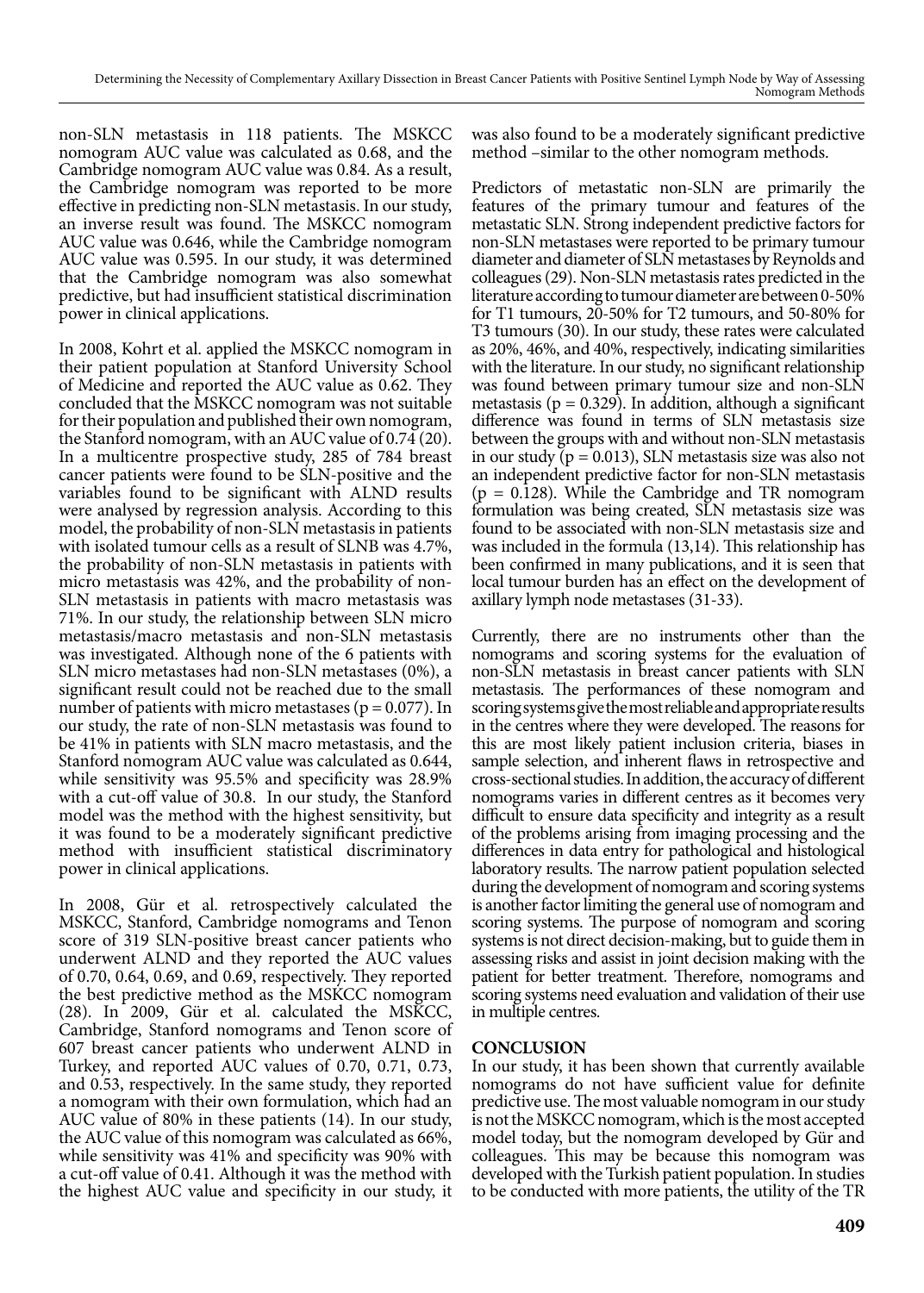nomogram developed by Gür et al. must be assessed. In conclusion, there is a need for further development of existing nomograms in order to evaluate the possibility of accurately detecting non-SLN metastasis in patients with SLN-positive breast cancer and plan treatment accordingly. Also, seeking other parameters that could support nomogram outcomes may be necessary.

**Conflict of Interest:** No potential conflict of interest was reported by the authors.

### **Author Contributions**

**DBO:** Data analysis and interpretation, drafting the article, final approval of the version to be published.

**BB:** Substantial contributions to conception and design of the study and the article.

**Sponsor's Role**:This research received no specific grant from any funding agency

### **REFERENCES**

1) Sung H, Ferlay J, Siegel RL, et al. Global Cancer Statistics 2020: GLOBOCAN Estimates of Incidence and Mortality Worldwide for 36 Cancers in 185 Countries. CA Cancer J Clin. 2021; 71: 209-49.

2) Özbalcı GS, Özbalcı AB, Tuncal S. Meme koruyucu cerrahi sonrası lokal nüks. Ankara Eğitim ve Araştırma Hastanesi Tıp Dergisi. 2016; 49: 46-54.

3) Ozkazanc Kulduk G. Meme Koruyucu Cerrahi Ve Sentinel Lenf Nodu Biyopsi Materyallerinin İntraoperatif Patolojik Değerlendirilmesi. In: Gül VO, Şahin M, Babayiğit M, et al., editors. Peroperatif Hasta Yöntemi. Ankara: Berikan Yayınevi; 2021. p. 141-8. 4) Anderson BO, Austin-Seymour MM, Gralow JR, et al. A Multidisciplinary Approach to Locoregional Management of the Axilla for Primary Operable Breast Cancer. Cancer Control. 1997; 4: 491-9.

5) Weaver DL, Krag DN, Ashikaga T, et al. Pathologic analysis of sentinel and nonsentinel lymph nodes in breast carcinoma: a multicenter study. Cancer. 2000; 88: 1099-107.

6) Schrenk P, Rieger R, Shamiyeh A, et al. Morbidity following sentinel lymph node biopsy versus axillary lymph node dissection for patients with breast carcinoma. Cancer. 2000; 88: 608-14.

7) Valero MG, Muhsen S, Moo TA, et al. Increase in Utilization of Nipple-Sparing Mastectomy for Breast Cancer: Indications, Complications, and Oncologic Outcomes. Ann Surg Oncol. 2020; 27: 344-51.

8) Giuliano AE, McCall L, Beitsch P, et al. Locoregional recurrence after sentinel lymph node dissection with or without axillary dissection in patients with sentinel lymph node metastases: the American College of Surgeons Oncology Group Z0011 randomized trial. Ann Surg. 2010; 252: 426-32; discussion 32-3.

9) Veronesi U, Paganelli G, Viale G, et al. A randomized comparison of sentinel-node biopsy with routine axillary dissection in breast cancer. N Engl J Med. 2003; 349: 546-53.

10) Center MSKC. Breast Cancer Nomogram: Breast Additional Non SLN Metastases. 2021; Available at: http://nomograms.mskcc. org/Breast/BreastAdditionalNonSLNMetastasesPage.aspx. Access date: 20.03.2021.

11) tools P. 2021; Available at: http://www3-hrpdcc.stanford.edu/ nsln-calculator.

12) Barranger E, Coutant C, Flahault A, et al. An axilla scoring system to predict non-sentinel lymph node status in breast cancer patients with sentinel lymph node involvement. Breast Cancer Res Treat. 2005; 91: 113-9.

13) Pal A, Provenzano E, Duffy SW, et al. A model for predicting non-sentinel lymph node metastatic disease when the sentinel lymph node is positive. Br J Surg. 2008; 95: 302-9.

14) Gur AS, Unal B, Ozbek U, et al. Validation of breast cancer nomograms for predicting the non-sentinel lymph node metastases after a positive sentinel lymph node biopsy in a multi-center study. Eur J Surg Oncol. 2010; 36: 30-5.

15) Galimberti V, Cole BF, Viale G, et al. Axillary dissection versus no axillary dissection in patients with breast cancer and sentinel-node micrometastases (IBCSG 23-01): 10-year follow-up of a randomised, controlled phase 3 trial. Lancet Oncol. 2018; 19: 1385-93.

16) Sávolt Á, Péley G, Polgár C, et al. Eight-year follow up result of the OTOASOR trial: The Optimal Treatment Of the Axilla - Surgery Or Radiotherapy after positive sentinel lymph node biopsy in early-stage breast cancer: A randomized, single centre, phase III, non-inferiority trial. Eur J Surg Oncol. 2017; 43: 672-9.

17) Fisher B, Jeong JH, Anderson S, et al. Twenty-five-year followup of a randomized trial comparing radical mastectomy, total mastectomy, and total mastectomy followed by irradiation. N Engl J Med. 2002; 347: 567-75.

18) Veronesi U, Marubini E, Mariani L, et al. The dissection of internal mammary nodes does not improve the survival of breast cancer patients. 30-year results of a randomised trial. Eur J Cancer. 1999; 35: 1320-5.

19) Van Zee KJ, Manasseh DM, Bevilacqua JL, et al. A nomogram for predicting the likelihood of additional nodal metastases in breast cancer patients with a positive sentinel node biopsy. Ann Surg Oncol. 2003; 10: 1140-51.

20) Kohrt HE, Olshen RA, Bermas HR, et al. New models and online calculator for predicting non-sentinel lymph node status in sentinel lymph node positive breast cancer patients. BMC Cancer. 2008; 8: 66. 21) Park J, Fey JV, Naik AM, et al. A declining rate of completion axillary dissection in sentinel lymph node-positive breast cancer patients is associated with the use of a multivariate nomogram. Ann Surg. 2007; 245: 462-8.

22) Unal B, Gur AS, Ahrendt G, et al. Can nomograms predict nonsentinel lymph node metastasis after neoadjuvant chemotherapy in sentinel lymph node-positive breast cancer patients? Clin Breast Cancer. 2009; 9: 92-5.

23) Sasada T, Murakami S, Kataoka T, et al. Memorial Sloan-Kettering Cancer Center Nomogram to predict the risk of nonsentinel lymph node metastasis in Japanese breast cancer patients. Surg Today. 2012; 42: 245-9.

24) Degnim AC, Reynolds C, Pantvaidya G, et al. Nonsentinel node metastasis in breast cancer patients: assessment of an existing and a new predictive nomogram. Am J Surg. 2005; 190: 543-50.

25) Klar M, Foeldi M, Markert S, et al. Good prediction of the likelihood for sentinel lymph node metastasis by using the MSKCC nomogram in a German breast cancer population. Ann Surg Oncol. 2009; 16: 1136-42. 26) Smidt ML, Kuster DM, van der Wilt GJ, et al. Can the Memorial Sloan-Kettering Cancer Center nomogram predict the likelihood of nonsentinel lymph node metastases in breast cancer patients in the Netherlands? Ann Surg Oncol. 2005; 12: 1066-72.

27) Andersson Y, Frisell J, de Boniface J, et al. Prediction of nonsentinel lymph node status in breast cancer patients with sentinel lymph node metastases: evaluation of the tenon score. Breast Cancer (Auckl). 2012; 6: 31-8.

28) Gur AS, Unal B, Johnson R, et al. Predictive probability of four different breast cancer nomograms for nonsentinel axillary lymph node metastasis in positive sentinel node biopsy. J Am Coll Surg. 2009; 208: 229-35.

29) Reynolds C, Mick R, Donohue JH, et al. Sentinel lymph node biopsy with metastasis: can axillary dissection be avoided in some patients with breast cancer? J Clin Oncol. 1999; 17: 1720-6.

30) Unal B, Gur AS, Kayiran O, et al. Models for predicting nonsentinel lymph node positivity in sentinel node positive breast cancer: the importance of scoring system. Int J Clin Pract. 2008; 62: 1785-91. 31) Meretoja TJ, Leidenius MH, Heikkilä PS, et al. International